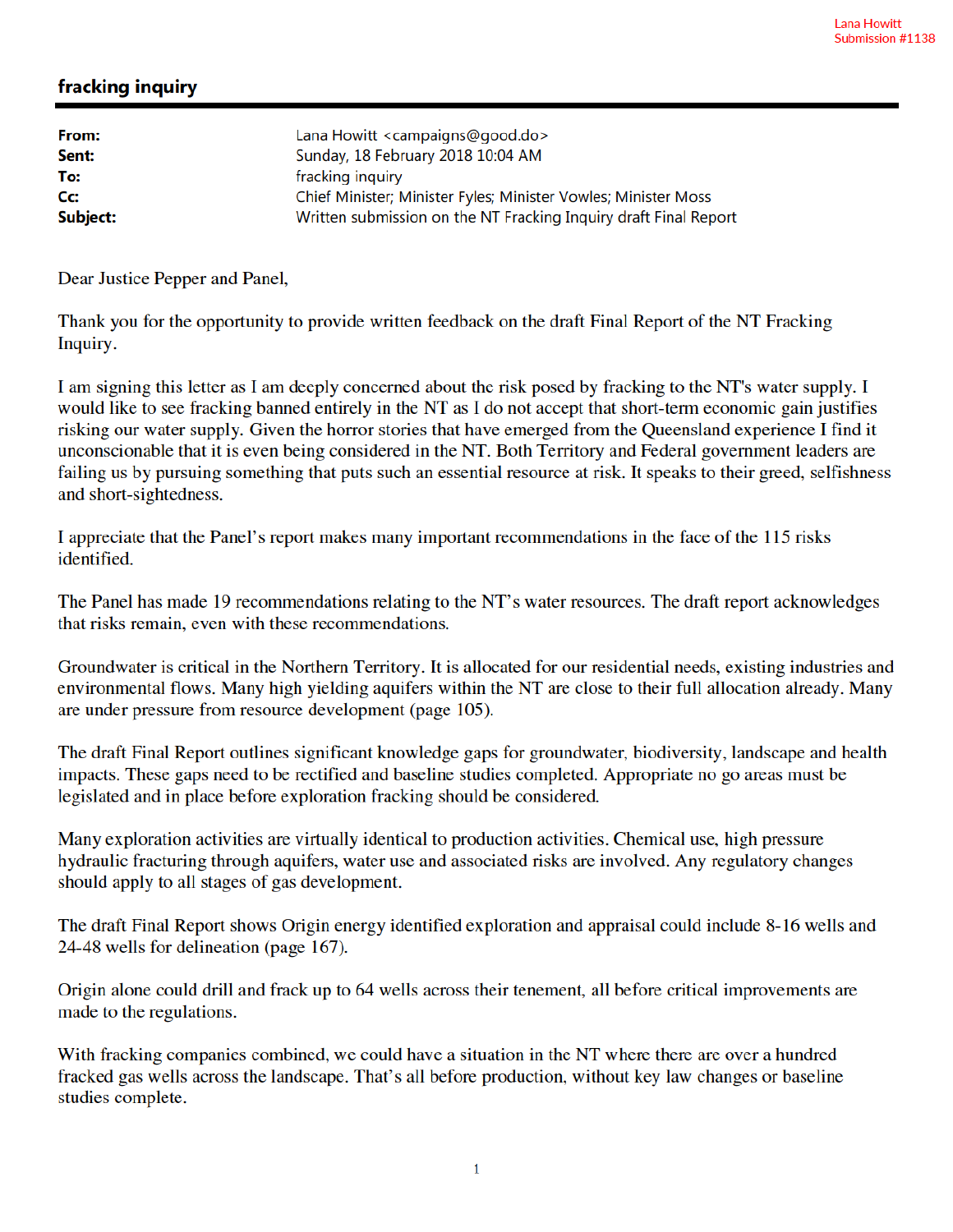Critical studies identifying no go zones will difficult to achieve in an area already littered with fracked gas exploration wells.

I support the swath of new regulations and legislation required to try and protect landholders and water. However, that work needs to happen before the oil and gas industry is permitted to start fracking in the Northern Territory again.

The below critical recommendations must be improved and work completed BEFORE EXPLORATION fracking takes place.

Recommendation 5.1 (Enforceable code of practice for abandonment of onshore gas wells)

Recommendation 5.6 (Wastewater management framework)

Recommendation 7.1 (Water Act amended for shale extraction licence and payment for water)

Recommendation 7.4 (Strategic regional environmental and baseline assessment (SREBA), including a regional groundwater model, be developed and undertaken)

Recommendation 8.4 (Fire management plan and 10 year baseline assessment)

Recommendation 9.2 (Code of practice be developed and implemented for monitoring, detection and reporting of methane emissions)

Recommendation 10.1 (Human Health Risk Assessment prepared and approved)

Recommendation 12.11 (Social impact management plan) This recommendation should also be extended to allow for the legal right to say 'no' to fracking.

Recommendation 14.1 (Design and implement a full cost recovery system for fracking regulation)

Recommendation 14.16 (Legislation to regulate seismic surveys, drilling, hydraulic fracturing, and well abandonment)

Recommendation 14.18 (Fit and proper person test)

Recommendation 15.1 (Strategic regional environmental and baseline assessment (SREBA) undertaken and no go zones implemented)

In the NT there is a saying, "Once you frack you can't go back." Exploration fracking is no different. The studies, legal improvements and no-go zones suggested by the panel are critical. They must be actioned before any further fracking exploration.

Let's not wait until the production phase to put in place critical new regulations and laws. We must avoid delays to the protection of the Northern Territory's water, landscapes and people.

Thank you for considering my feedback on this critical matter for the future of the Northern Territory.

Yours sincerely, Lana Howitt Nightcliff, Northern Territory, 0810, Australia